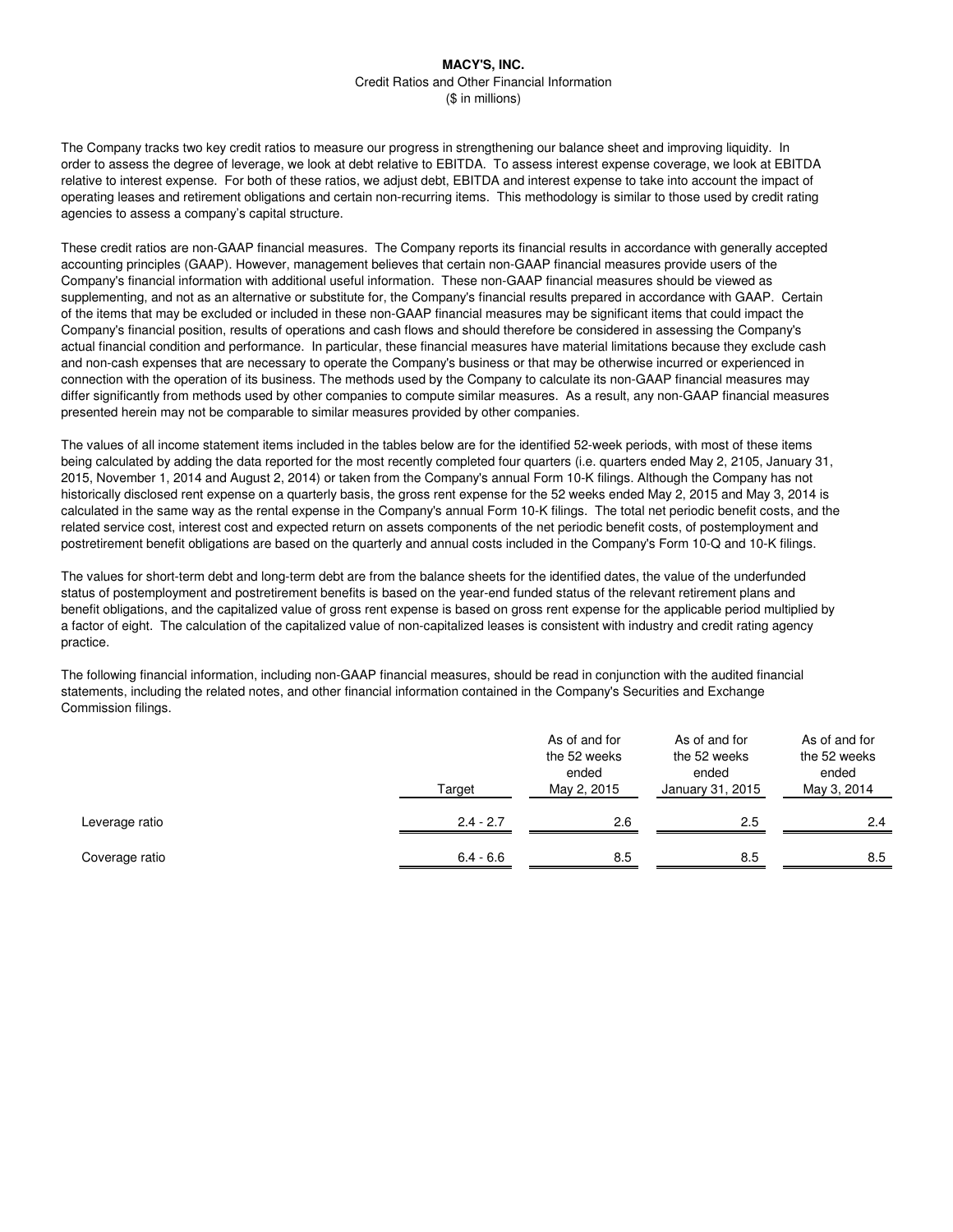## **Adjusted EBITDA**

Management believes that Adjusted EBITDA is a useful measure in evaluating the Company's ability to generate cash flow from its operations.

As computed below, Adjusted EBITDA represents earnings before interest, taxes and depreciation and amortization, adjusted to exclude the effects of impairments, store closing and other costs, gross rent expense, and the excess of the net periodic benefit costs of the Company's postretirement and postretirement benefit obligations over the related service cost components of such benefit costs.

|                                                                                                                              | As of and for<br>the 52 weeks<br>ended<br>May 2, 2015 |       | As of and for<br>the 52 weeks<br>ended<br>January 31, 2015 |       | As of and for<br>the 52 weeks<br>ended<br>May 3, 2014 |       |
|------------------------------------------------------------------------------------------------------------------------------|-------------------------------------------------------|-------|------------------------------------------------------------|-------|-------------------------------------------------------|-------|
| Most Comparable GAAP Measure:                                                                                                |                                                       |       |                                                            |       |                                                       |       |
| Net income                                                                                                                   | - \$                                                  | 1,495 | \$                                                         | 1,526 | \$                                                    | 1,493 |
| Non-GAAP Measure:                                                                                                            |                                                       |       |                                                            |       |                                                       |       |
| Net income                                                                                                                   | \$                                                    | 1,495 | \$                                                         | 1,526 | \$                                                    | 1,493 |
| Add back interest expense                                                                                                    |                                                       | 390   |                                                            | 395   |                                                       | 393   |
| Add back premium on early retirement of debt                                                                                 |                                                       | 17    |                                                            | 17    |                                                       |       |
| Deduct interest income                                                                                                       |                                                       | (2)   |                                                            | (2)   |                                                       | (2)   |
| Add back federal, state and local income tax expense                                                                         |                                                       | 866   |                                                            | 864   |                                                       | 802   |
| Add back impairments, store closing and other costs                                                                          |                                                       | 87    |                                                            | 87    |                                                       | 88    |
| Add back depreciation and amortization                                                                                       |                                                       | 1,042 |                                                            | 1.036 |                                                       | 1,022 |
| Add back gross rent expense (Note 1)                                                                                         |                                                       | 297   |                                                            | 299   |                                                       | 293   |
| Add back net periodic benefit costs of the postemployment and<br>postretirement benefit obligations in excess of the service |                                                       |       |                                                            |       |                                                       |       |
| cost components (Note 2)                                                                                                     |                                                       | (22)  |                                                            | (27)  |                                                       | 68    |
| <b>Adjusted EBITDA</b>                                                                                                       | \$                                                    | 4,170 | \$                                                         | 4,195 | \$                                                    | 4,157 |

#### Note 1

The add back of gross rent expense in calculating Adjusted EBITDA treats the Company's periodic rent expense under the relevant lease agreements in a manner consistent with the Company's owned properties.

| Real estate<br>Personal property |     | 287 |     |
|----------------------------------|-----|-----|-----|
|                                  | 297 | 299 | 293 |
|                                  |     |     |     |

## Note 2

The add back of the excess net periodic benefit cost of the Company's postemployment and postretirement benefit obligations over the service cost component of such benefit costs in calculating Adjusted EBITDA recognizes the fact that the service cost components of the net periodic benefit costs are primarily operating type costs and should be included in Adjusted EBITDA, while all other components of the net periodic benefit costs are primarily financing type costs and should be excluded from Adjusted EBITDA. Net periodic benefit costs include, where applicable, service cost, interest cost, expected return on assets, amortization of net actuarial gains and losses and the amortization of prior service costs or credits.

| Net periodic benefit costs:                                |            |            |      |
|------------------------------------------------------------|------------|------------|------|
| Pension plan                                               | (62)<br>\$ | \$<br>(64) | 100  |
| Supplementary retirement plan                              | 40         | 38         | 52   |
| Postretirement benefit obligations                         | 6          |            | 6    |
| Less service cost component of net periodic benefit costs: |            |            |      |
| Pension plan                                               | (6)        | (6)        | (86) |
| Supplementary retirement plan                              | -          |            | (4)  |
| Postretirement benefit obligations                         |            |            |      |
|                                                            | (22)       | (27        | 68   |
|                                                            |            |            |      |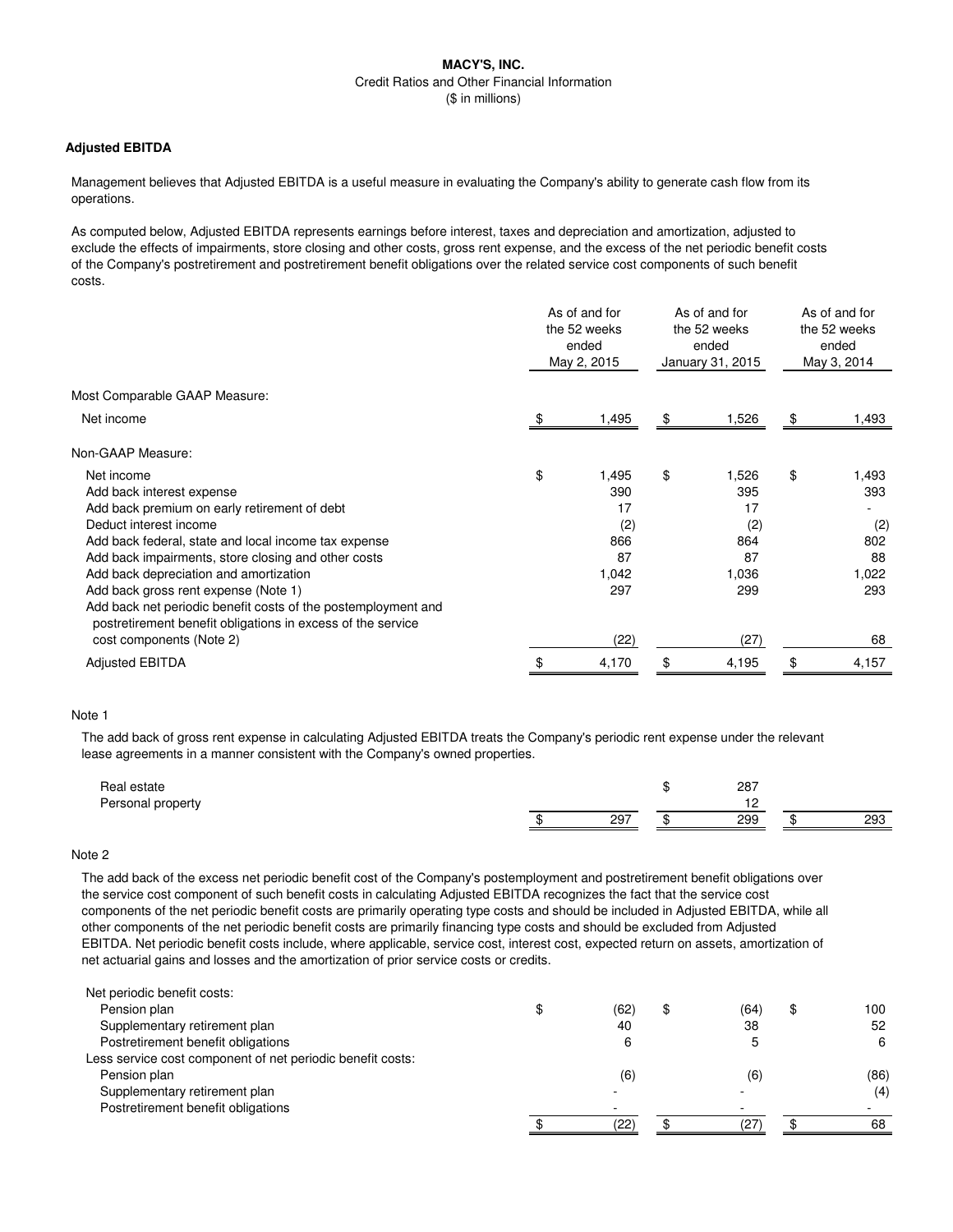### **Leverage ratio**

Management believes that the leverage ratio, as computed below and defined as Adjusted debt divided by Adjusted EBITDA, is a useful measure in evaluating the Company's ability to cover its debt-like obligations.

As computed below, Adjusted debt represents the Company's short-term and long-term debt, adjusted to include the underfunded status of the Company's postemployment and postretirement benefit obligations, net of an assumed 37% tax benefit, and a rent factor equal to periodic annual reported gross rent expense multiplied by a factor of eight.

As computed above, Adjusted EBITDA represents earnings before interest, taxes and depreciation and amortization, adjusted to exclude the effects of impairments, store closing and other costs, gross rent expense, and the excess of the net periodic benefit costs of the Company's postretirement and postretirement benefit obligations over the related service cost components of such benefit costs.

|                                                                                                                   | As of and for<br>the 52 weeks<br>ended<br>May 2, 2015 |                      | As of and for<br>the 52 weeks<br>ended<br>January 31, 2015 |                      | As of and for<br>the 52 weeks<br>ended<br>May 3, 2014 |                     |
|-------------------------------------------------------------------------------------------------------------------|-------------------------------------------------------|----------------------|------------------------------------------------------------|----------------------|-------------------------------------------------------|---------------------|
| Most Comparable GAAP Ratio:                                                                                       |                                                       |                      |                                                            |                      |                                                       |                     |
| Short-term debt<br>Long-term debt<br>Total debt                                                                   | \$<br>\$                                              | 76<br>7,260<br>7,336 | \$<br>\$                                                   | 76<br>7,265<br>7,341 | \$<br>\$                                              | 8<br>7,162<br>7,170 |
| Net income                                                                                                        |                                                       | 1,495<br>4.9         | \$                                                         | 1,526<br>4.8         | \$                                                    | 1,493<br>4.8        |
| Non-GAAP Ratio:                                                                                                   |                                                       |                      |                                                            |                      |                                                       |                     |
| Short-term Debt<br>Long-term debt<br>Underfunded status of postemployment and<br>postretirement benefits (Note 1) | \$                                                    | 76<br>7,260<br>941   | \$                                                         | 76<br>7,265<br>941   | \$                                                    | 8<br>7,162<br>580   |
| Capitalized value of gross rent expense (Note 2)                                                                  |                                                       | 2,376                |                                                            | 2,392                |                                                       | 2,344               |
| Adjusted debt                                                                                                     | \$.                                                   | 10,653               | \$                                                         | 10,674               | \$                                                    | 10,094              |
| <b>Adjusted EBITDA</b>                                                                                            |                                                       | 4,170                | \$                                                         | 4,195                | \$                                                    | 4,157               |
|                                                                                                                   |                                                       | 2.6                  |                                                            | 2.5                  |                                                       | 2.4                 |
|                                                                                                                   |                                                       |                      |                                                            |                      |                                                       |                     |

## Note 1

The inclusion of the underfunded status (the amount by which the projected benefit obligation or accumulated postretirement benefit obligation exceeds the fair value of plan assets) of the Company's postemployment and postretirement obligations in Adjusted debt treats the Company's net liability under the relevant benefit plans as debt equivalents. The assumed tax benefit represents the tax deductibility of contributions which impact the funded status of the plans.

| \$<br>330 | \$<br>330 | \$<br>(73) |
|-----------|-----------|------------|
| 920       | 920       | 770        |
| 243       | 243       | 223        |
|           |           |            |
|           |           |            |
| (552)     | (552)     | (340)      |
| 941       | 941       | 580        |
|           |           |            |

# Note 2

The inclusion of the capitalized value of gross rent expense, as calculated by multiplying the periodic annual reported gross rent expense by a factor of eight, in adjusted debt treats the Company's primary liability under the relevant leases as a debt equivalent.